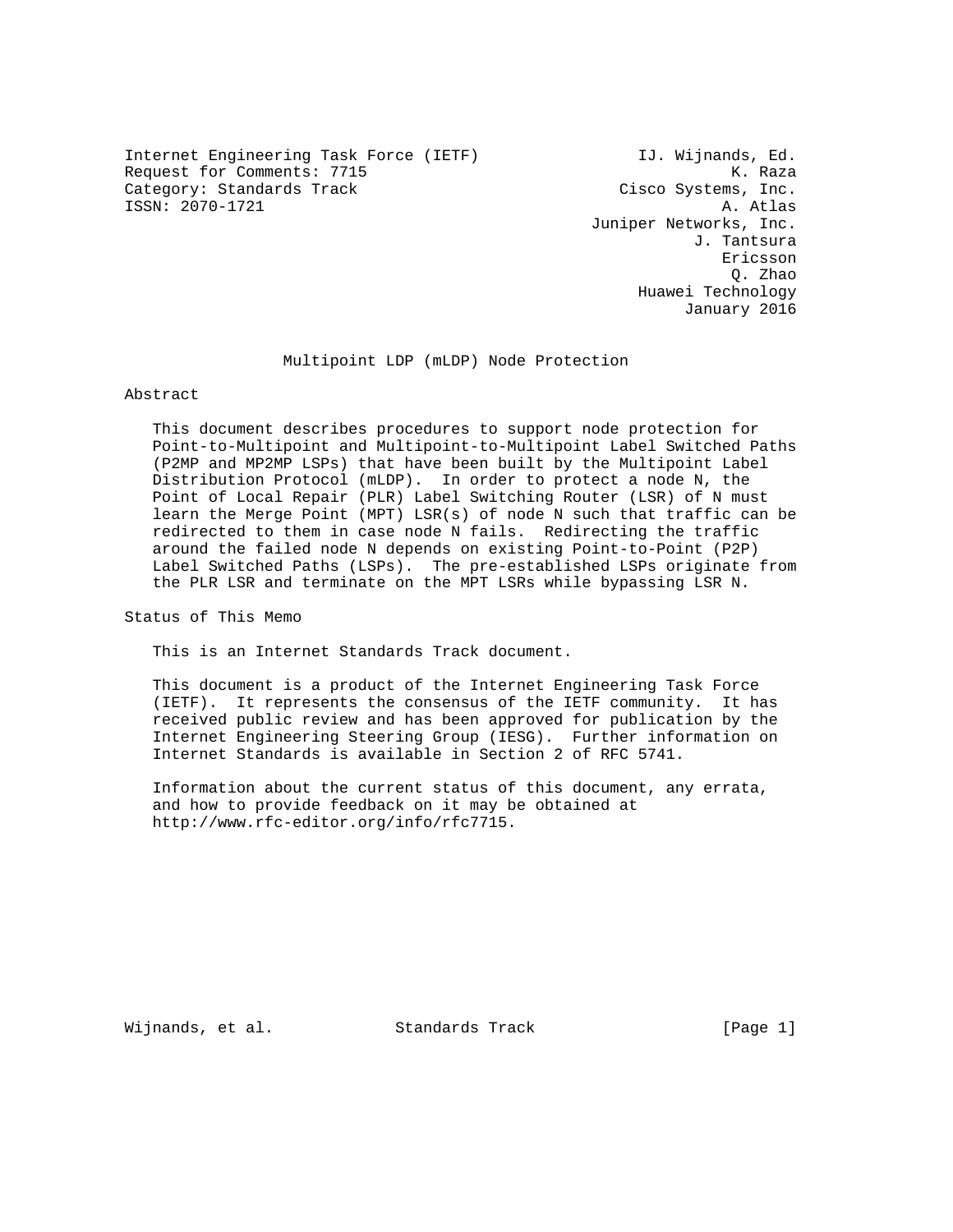# Copyright Notice

 Copyright (c) 2016 IETF Trust and the persons identified as the document authors. All rights reserved.

 This document is subject to BCP 78 and the IETF Trust's Legal Provisions Relating to IETF Documents

 (http://trustee.ietf.org/license-info) in effect on the date of publication of this document. Please review these documents carefully, as they describe your rights and restrictions with respect to this document. Code Components extracted from this document must include Simplified BSD License text as described in Section 4.e of the Trust Legal Provisions and are provided without warranty as described in the Simplified BSD License.

Table of Contents

| 1.1.           | Conventions Used in This Document                |  |  |  |  |  |  | 3              |
|----------------|--------------------------------------------------|--|--|--|--|--|--|----------------|
| 1.2.           |                                                  |  |  |  |  |  |  |                |
|                |                                                  |  |  |  |  |  |  | $\overline{4}$ |
| 2.1.           |                                                  |  |  |  |  |  |  | 5              |
|                | 2.2. MP2MP Root Node Procedure                   |  |  |  |  |  |  | 6              |
|                | 2.3. PLR Information Encoding 7                  |  |  |  |  |  |  |                |
|                |                                                  |  |  |  |  |  |  |                |
| 4 <sub>1</sub> |                                                  |  |  |  |  |  |  |                |
|                | 4.1. Reconvergence after Node or Link Failure 11 |  |  |  |  |  |  |                |
|                |                                                  |  |  |  |  |  |  |                |
|                |                                                  |  |  |  |  |  |  |                |
|                | 4.1.3. Switching to New Primary Path 12          |  |  |  |  |  |  |                |
|                | 5. mLDP Capabilities for Node Protection 13      |  |  |  |  |  |  |                |
|                |                                                  |  |  |  |  |  |  |                |
|                |                                                  |  |  |  |  |  |  |                |
|                | 5.3. The Protected LSR $\ldots$ 14               |  |  |  |  |  |  |                |
|                | 5.4. The Node Protection Capability 15           |  |  |  |  |  |  |                |
|                | 6. Security Considerations 16                    |  |  |  |  |  |  |                |
|                |                                                  |  |  |  |  |  |  |                |
| $\mathsf{R}$   |                                                  |  |  |  |  |  |  |                |
|                |                                                  |  |  |  |  |  |  |                |
|                | 8.1. Normative References 17                     |  |  |  |  |  |  |                |
|                | 8.2. Informative References 17                   |  |  |  |  |  |  |                |
|                |                                                  |  |  |  |  |  |  |                |
|                |                                                  |  |  |  |  |  |  |                |
|                |                                                  |  |  |  |  |  |  |                |

Wijnands, et al. Standards Track [Page 2]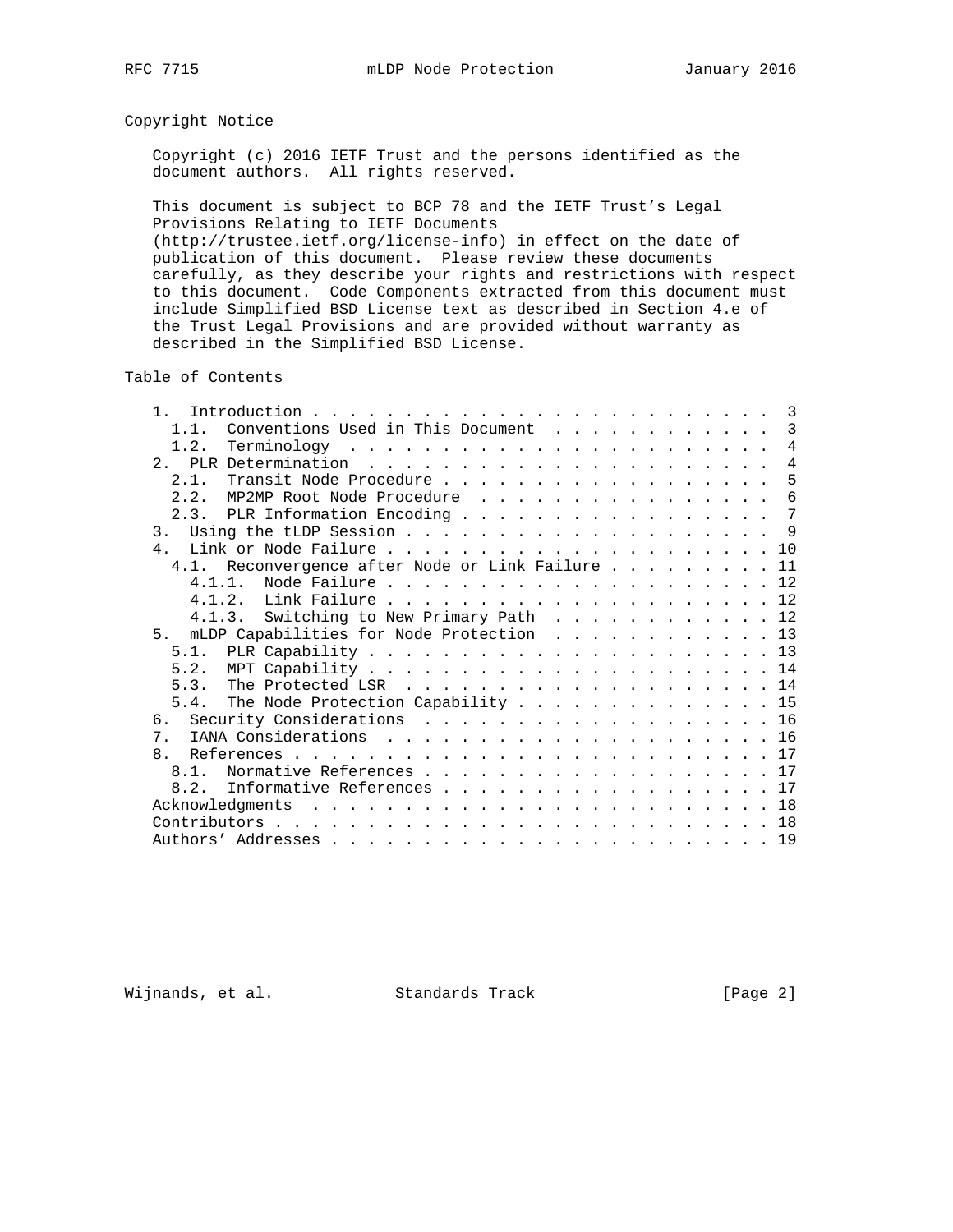# 1. Introduction

 This document describes procedures to support node protection for Point-to-Multipoint and Multipoint-to-Multipoint Label Switched Paths (P2MP and MP2MP LSPs) that have been built by the Multipoint Label Distribution Protocol (mLDP) [RFC6388]. In order to protect a node N, the Point of Local Repair (PLR) LSR of N must learn the Merge Point (MPT) LSR(s) of node N such that traffic can be redirected to them in case node N fails. Redirecting the traffic around the failed node N depends on existing P2P LSPs. The pre-established LSPs originate from the PLR LSR and terminate on the MPT LSRs while bypassing LSR N. The procedures to set up these P2P LSPs are outside the scope of this document, but one can imagine using techniques based on the Resource Reservation Protocol for Traffic Engineering (RSVP-TE) [RFC5420] or Label Distribution Protocol (LDP) Loop-Free Alternate (LFA) [RFC5286] to accomplish this.

 The solution described in this document notifies the PLR(s) of the MPT LSR(s) via signaling using a Targeted LDP (tLDP) session [RFC7060]. By having a tLDP session with the PLR, no additional procedures need to be defined in order to support Make-Before-Break (MBB), Graceful Restart (GR), and Typed Wildcard Forwarding Equivalence Class (FEC). All this is achieved at the expense of having additional tLDP sessions between each MPT and PLR LSR.

 In order to allow a node to be protected against failure, the LSRs providing the PLR and the MPT functionality as well as the protected node MUST support the functionality described in this document. LDP capability negotiation [RFC5561] is used to signal the availability of the functionality between the participating nodes; these nodes MUST support capability negotiation.

1.1. Conventions Used in This Document

 The key words "MUST", "MUST NOT", "REQUIRED", "SHALL", "SHALL NOT", "SHOULD", "SHOULD NOT", "RECOMMENDED", "MAY", and "OPTIONAL" in this document are to be interpreted as described in RFC 2119 [RFC2119].

 The term "node" is used to refer to an LSR; "node" and "LSR" are used interchangeably in this document. The terms "PLR" and "MPT" are used as shorthand to refer to "PLR LSR" and "MPT LSR", respectively.

Wijnands, et al. Standards Track [Page 3]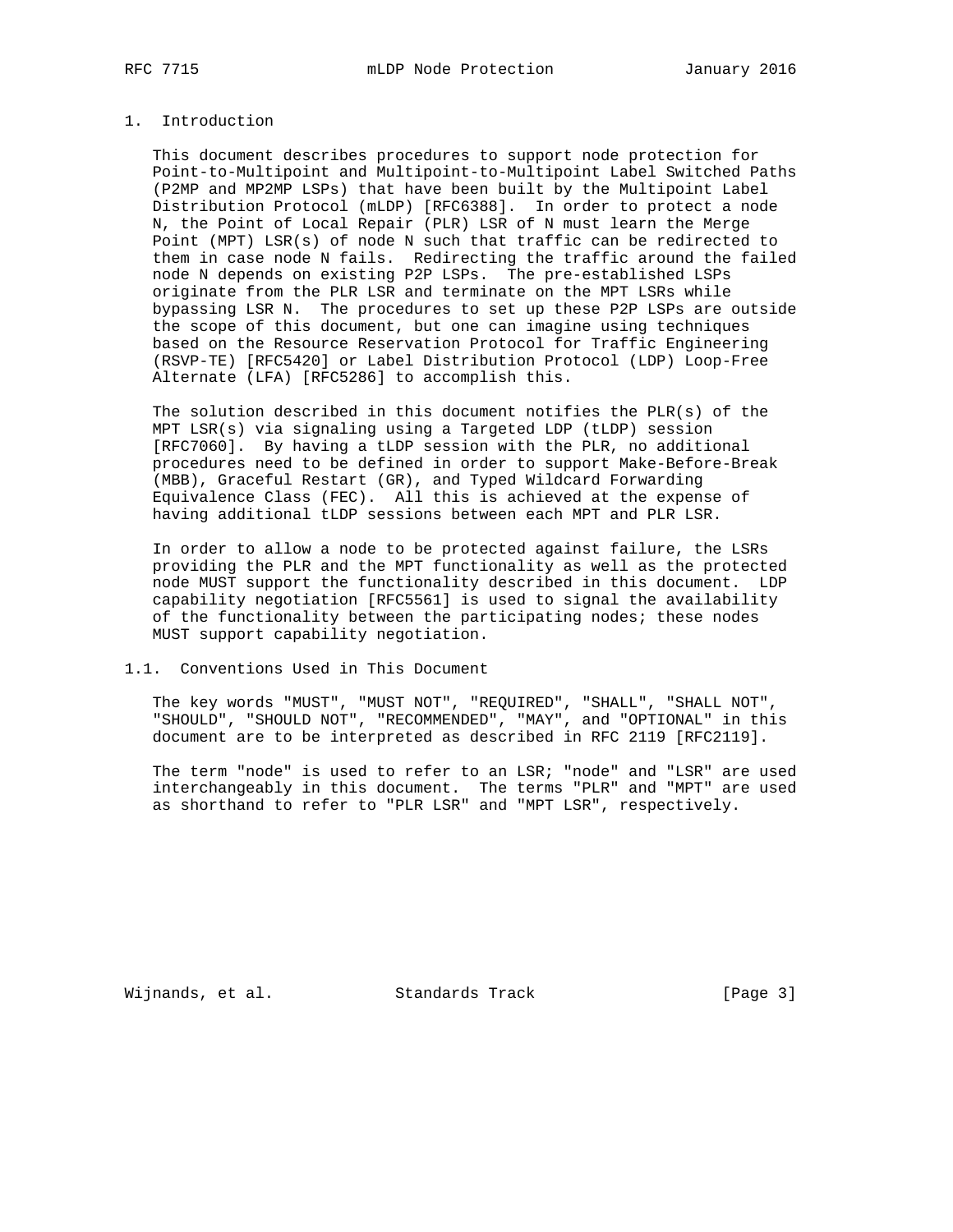1.2. Terminology

mLDP: Multipoint LDP

- PLR: Point of Local Repair The LSR that redirects the traffic to one or more Merge Point LSRs.
- MPT: Merge Point The LSR that merges the backup LSP with the primary LSP. Note, there can be multiple MPT LSRs for a single MP-LSP node protection.

tLDP: Targeted LDP

 MP LSP: Multi-Point LSP Either a P2MP or MP2MP LSP.

root node:

The root of either a P2MP or MP2MP LSP as defined in [RFC6388].

2. PLR Determination

 In order for an MPT to establish a tLDP session with a PLR, it first has to learn the PLR for a particular MP LSP. It is the responsibility of the protected node N to advertise the address of the PLR to the MPT. The PLR address for an MP LSP on node N is the address of the upstream LDP peer, but only when node N is NOT the root node of the MP2MP LSP. If the upstream LDP peer is unable to function as PLR, the procedures in this document do not apply and are out of the scope. If node N is the root node, the procedures are slightly different as described in Section 2.2. The procedures that follow assume that all the participating nodes (N, PLRs, MPTs) are enabled (e.g., by a user configuration) to support and implement the PLR determination feature.

 The procedures as documented in this RFC require the protected node to be directly connected to the PLR and MPT nodes. This is because mLDP depends on unicast routing to determine the upstream LSR and unicast routing (by default) only has information about the next hop and not beyond that. Support for non-directly connected PLR and MPT nodes is outside the scope of this document.

Wijnands, et al. Standards Track [Page 4]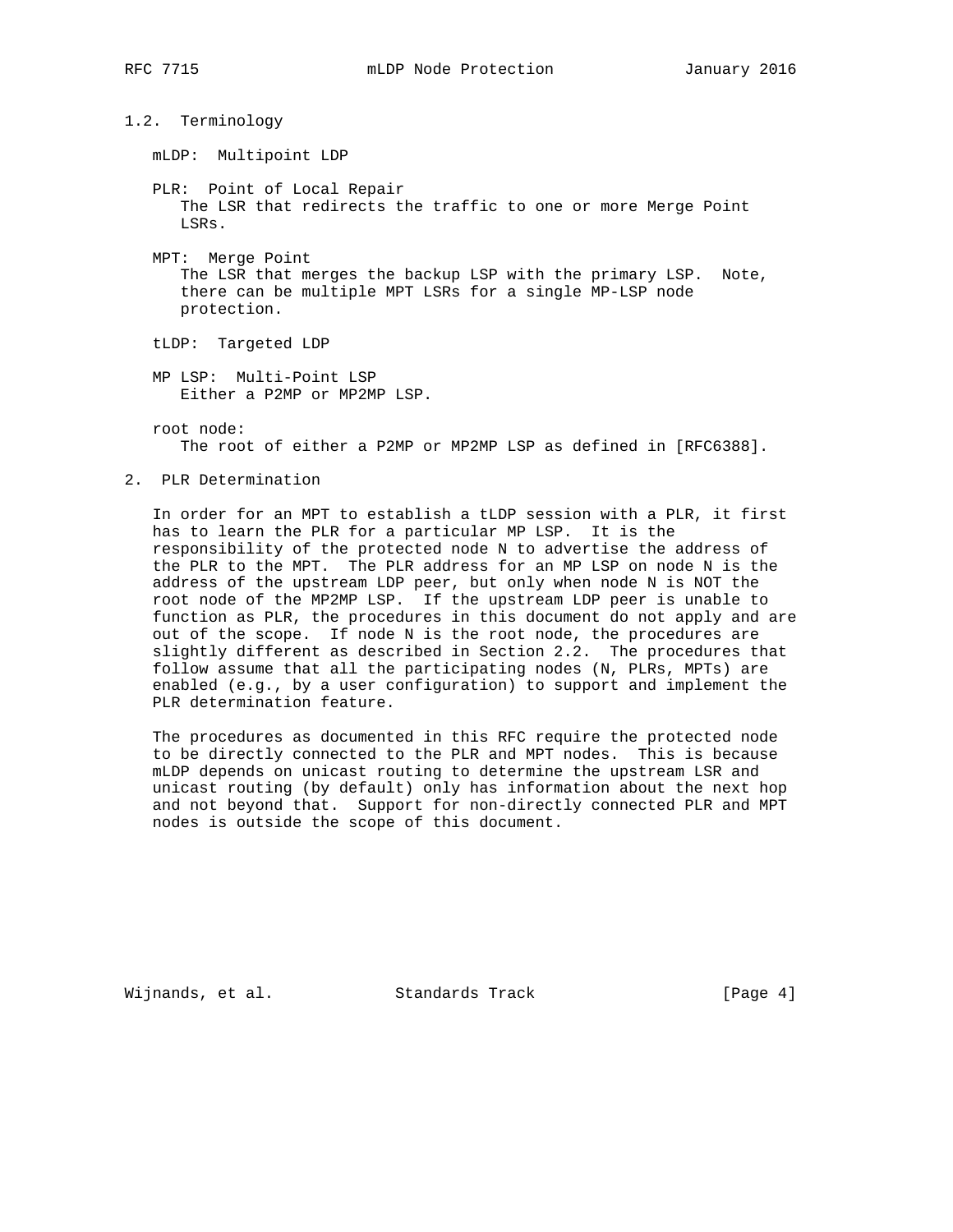# 2.1. Transit Node Procedure

 Below are the procedures for when the protected node is a transit node along the path to the root.



 N: The node being protected. ...: Backup LSPs from LSR1 to LSR2 and LSR3.

# Figure 1

 Node N uses the root address of the MP LSP to determine the upstream LSR for a given MP LSP following the procedures as documented in Section 2.4.1.1 of [RFC6388]. The upstream LSR in Figure 1 is LSR1 because it is the first hop along the shortest path to reach the root address. After determining the upstream LSR, node N (which has the node protection feature enabled) MUST advertise the address of LSR1 as the PLR address to the downstream members of the MP LSP (i.e., LSR2 and LSR3) if the given downstream member has announced support for node protection (see Section 5 regarding capability negotiation). For the format and encoding of PLR address information, see Section 2.3.

 Note, in order for the protected traffic to reach nodes LSR2 and LSR3, LSR1 MUST have two unidirectional LSPs to LSR2 and LSR3, bypassing node N. The procedures for setting up these LSPs are outside the scope of this document.

Wijnands, et al. Standards Track (Page 5)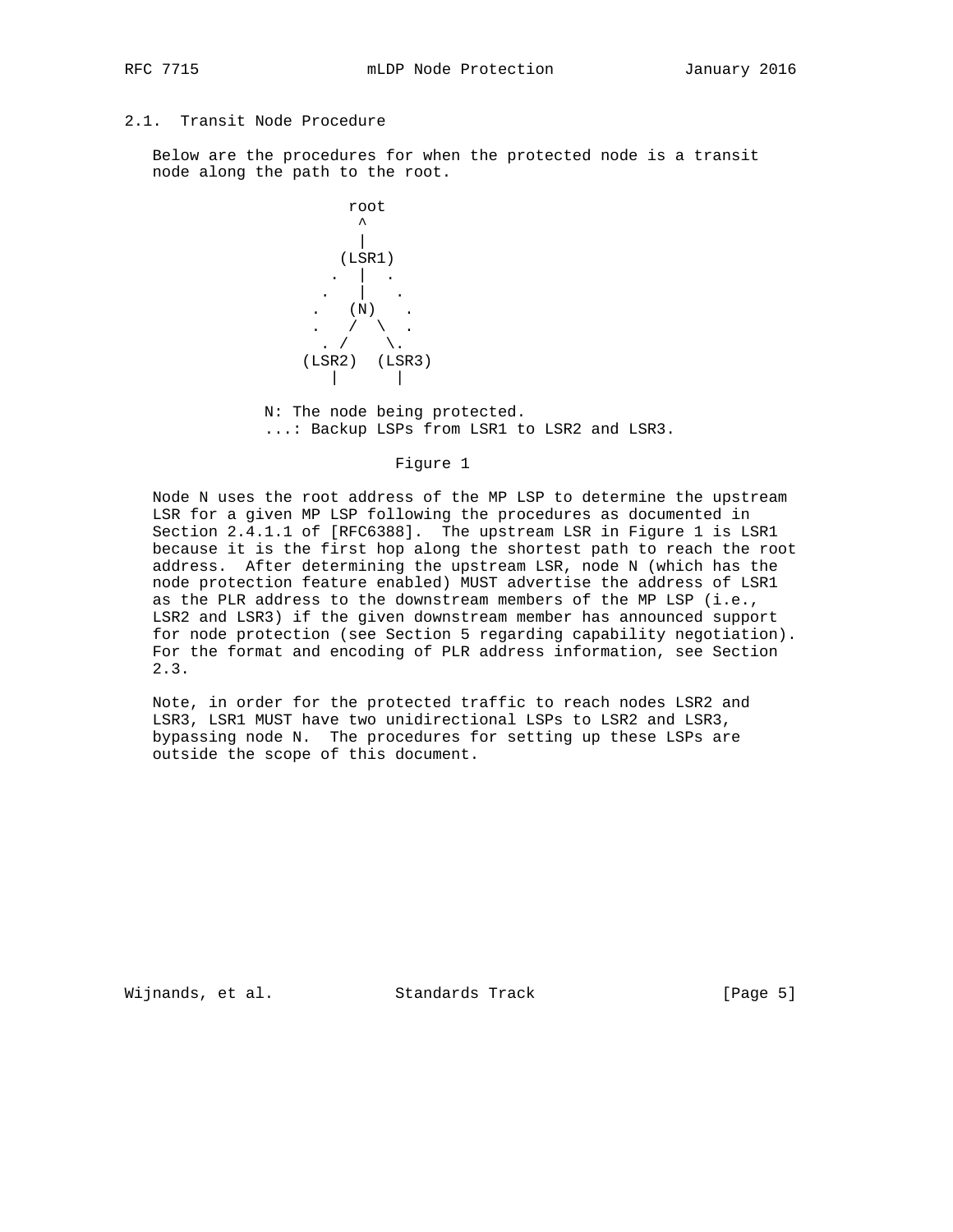# 2.2. MP2MP Root Node Procedure

 Below are the procedures for when the protected node is the root of an MP2MP LSP. Consider figure 2 below.



 N: The MP2MP root node being protected. ...: Backup LSPs between LSR1, LSR2, and LSR3.

#### Figure 2

 Assume that LSR1, LSR2, and LSR3 are all members of an MP2MP LSP for which N is the root node. Since N is the root of the MP2MP LSP, there is no upstream LSR and no 'single' PLR LSR for protecting node N. In order to protect node N, all the directly connected members of the MP2MP must participate in protecting node N by acting both as PLR and MPT LSR. An LSR will act as MPT for traffic coming from the other LSR(s) and it will act as PLR for traffic it is sending to the other LSR(s). Since node N knows the members of the MP2MP LSP, it will advertise the member list to its directly connected members, excluding the member it is sending to. For example, node N will advertise list {LSR3,LSR1} to LSR2 excluding LSR2 from it. Instead of advertising a single PLR when node N is not the root, a list of PLRs is advertised using the procedures documented in Section 2.3.

 It should be noted that the MP2MP root node protection mechanism doesn't replace the Root Node Redundancy (RNR) procedures as described in Section 7 of [RFC6388]. The node protection procedures in this document will help in restoring traffic for the existing MP2MP LSPs after node failure, but a new root node has to be elected eventually in order to allow new MP2MP LSPs to be created.

 Note, in order for the protected traffic to be exchanged between nodes LSR1, LSR2, and LSR3, bidirectional LSPs have to exist between the LSRs, bypassing node N. The procedures for setting up these LSPs are outside the scope of this document.

Wijnands, et al. Standards Track [Page 6]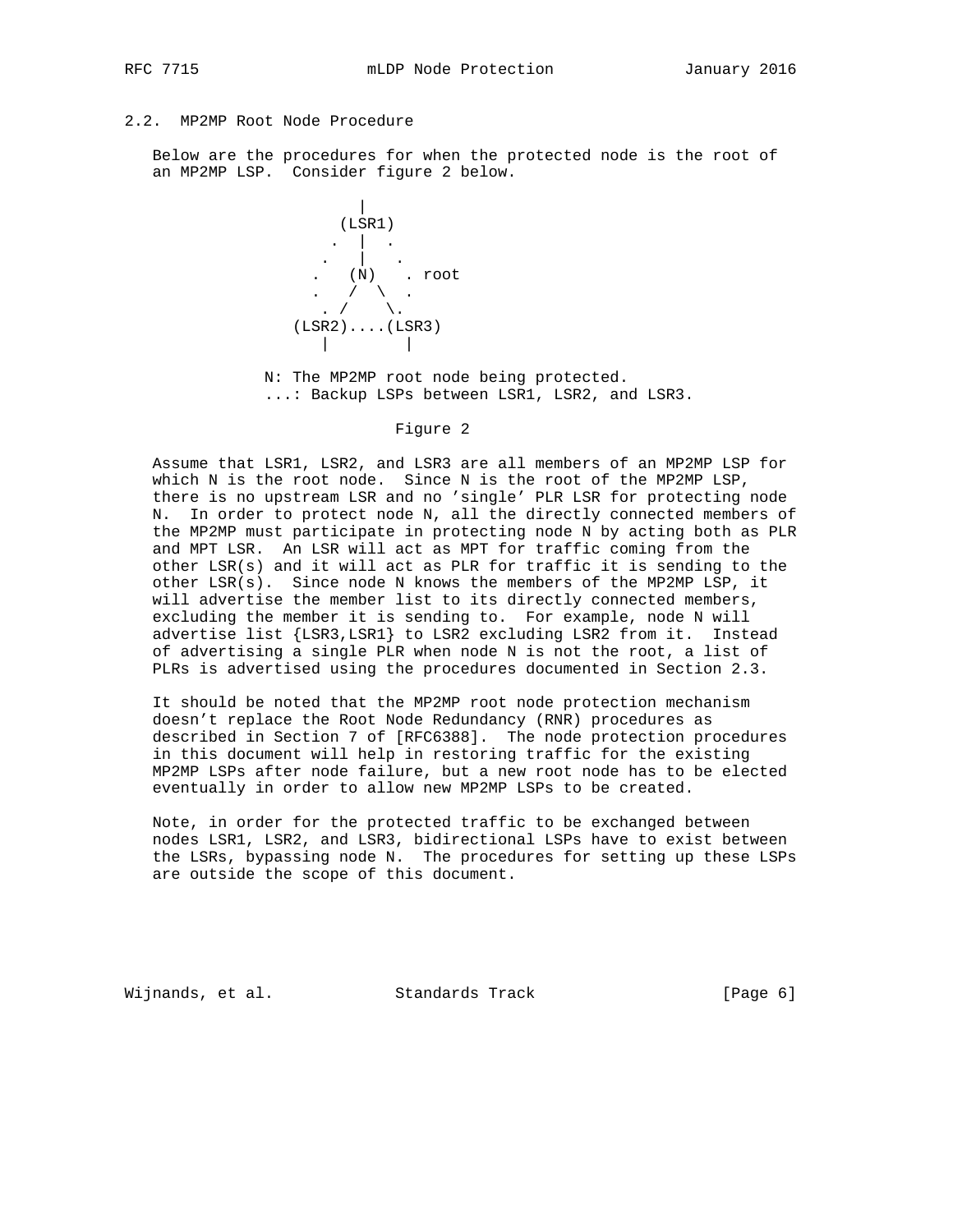# 2.3. PLR Information Encoding

 The upstream LSR address is conveyed via an LDP Notification message with an MP Status TLV, where the MP Status TLV contains a new "PLR Status Value Element" that specifies the address of the PLR.

The new "PLR Status Value Element" is encoded as described below.

PLR Status Element:

0  $1$  2 3 0 1 2 3 4 5 6 7 8 9 0 1 2 3 4 5 6 7 8 9 0 1 2 3 4 5 6 7 8 9 0 1 +-+-+-+-+-+-+-+-+-+-+-+-+-+-+-+-+-+-+-+-+-+-+-+-+-+-+-+-+-+-+-+-+ | Type = 2 | Length | Addr Family | +-+-+-+-+-+-+-+-+-+-+-+-+-+-+-+-+-+-+-+-+-+-+-+-+-+-+-+-+-+-+-+-+ | Addr Fam cont | Num PLR entry | +-+-+-+-+-+-+-+-+-+-+-+-+-+-+-+-+ + | | PLR entry (1 or more) | | +-+-+-+-+-+-+-+-+-+-+-+-+-+-+-+-+-+-+-+-+-+-+-+-+-+-+-+-+-+-+-+-+

Where

Type: PLR Status Value Element (Type 2).

 Length: The Length field is an unsigned integer that encodes the length of the Status Value following the Length field. The encoded Length varies based on the Addr Family and the number of PLR entries.

 Addr Family: Two-octet quantity containing a value from IANA's "Address Family Numbers" registry [AFI] that encodes the address family for the PLR address encoded in the PLR entry.

 Num PLR entry: Element as an unsigned integer followed by the number of "PLR entry" fields in the format specified below.

Wijnands, et al. Standards Track (Page 7)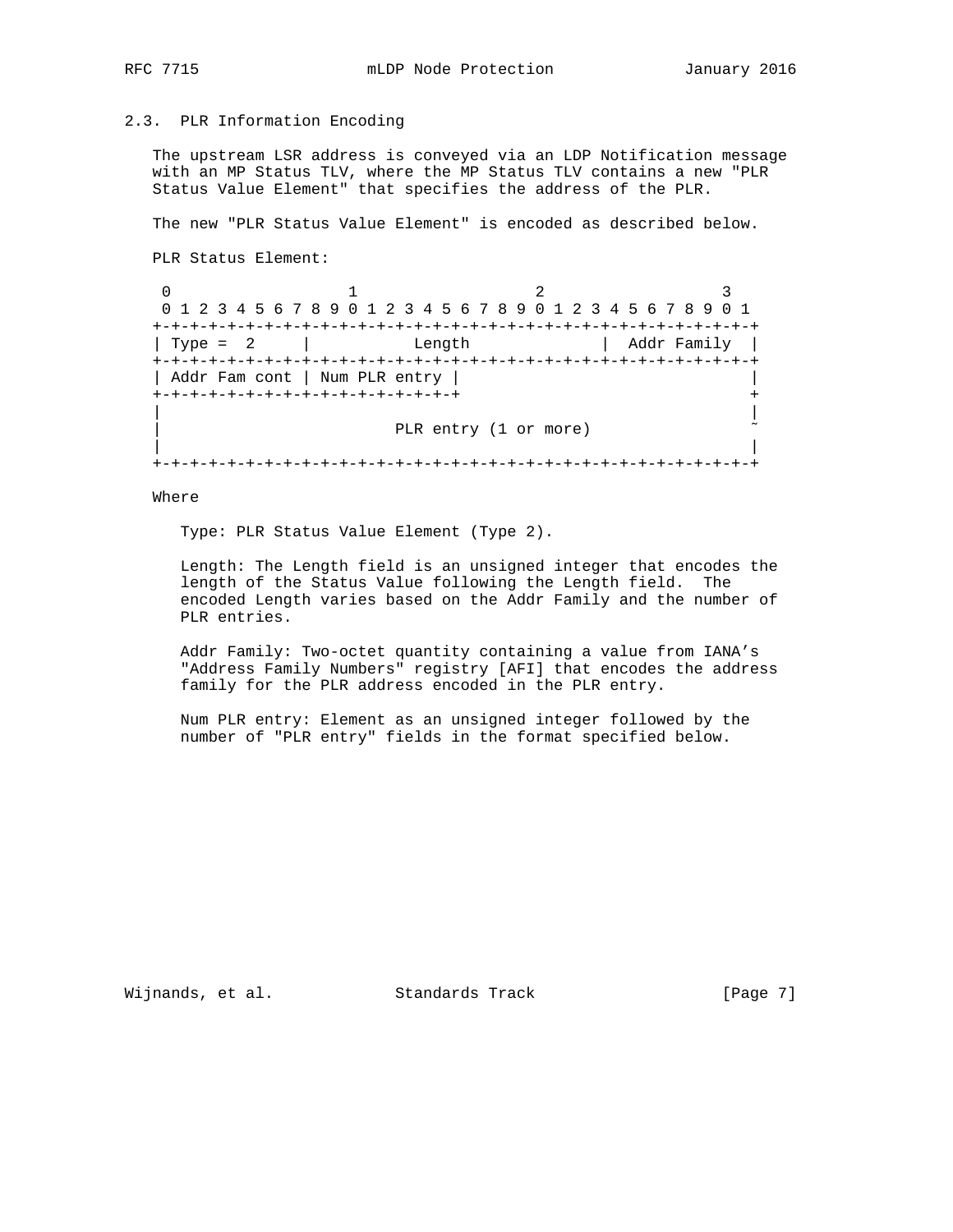The format of a "PLR Entry" is as follows: 0  $1$  2 3 0 1 2 3 4 5 6 7 8 9 0 1 2 3 4 5 6 7 8 9 0 1 2 3 4 5 6 7 8 9 0 1 +-+-+-+-+-+-+-+-+-+-+-+-+-+-+-+-+-+-+-+-+-+-+-+-+-+-+-+-+-+-+-+-+ |A| Reserved | PLR address | +-+-+-+-+-+-+-+-+-+-+-+-+-+-+-+-+-+-+-+-+-+-+-+-+-+-+-+-+-+-+-+-+ PLR address (cont) +-+-+-+-+-+-+-+-+-+-+-+-+-+-+-+-+-+-+-+-+-+-+-+-+-+-+-+-+-+-+-+-+

Where

A bit:  $0 = \text{Without } 1 = \text{Add.}$ 

 Reserved: 15 bits; MUST be zero on transmit and ignored on receipt.

 PLR address: PLR address encoded according to the Address Family field encoded in the PLR Status Value Element. Note that the length of the PLR address field is specific to the Address Family that is encoded.

 The size of a "PLR Entry" is the 2 octets ("A bit + Reserved") + PLR address length. The length of the PLR address is dependent on the Address Family as encoded in the PLR Status Value Element. The size of a "PLR entry" is 6 octets and 18 octets, respectively, for an IPv4 PLR address and an IPv6 PLR address.

 If the PLR address on N changes for a given MP LSP, N needs to trigger a new PLR Status to update the MPT(s). Node N can advertise or withdraw a given PLR from its PLR set by setting the A bit to 1 or 0 respectively in the corresponding PLR entry. Removing a PLR address is likely due to a link failure; see the procedures as documented in Section 4.1. To remove all PLR addresses belonging to the encoded Address Family, an LSR N MUST encode a PLR Status Value Element with no PLR entry and the "Num PLR entry" field MUST be set to zero.

 Both the PLR Status and an MP FEC TLV [RFC5036] MUST be included in the LDP Notification message so that a receiver is able to associate the PLR Status with the MP LSP.

Wijnands, et al. Standards Track (Page 8)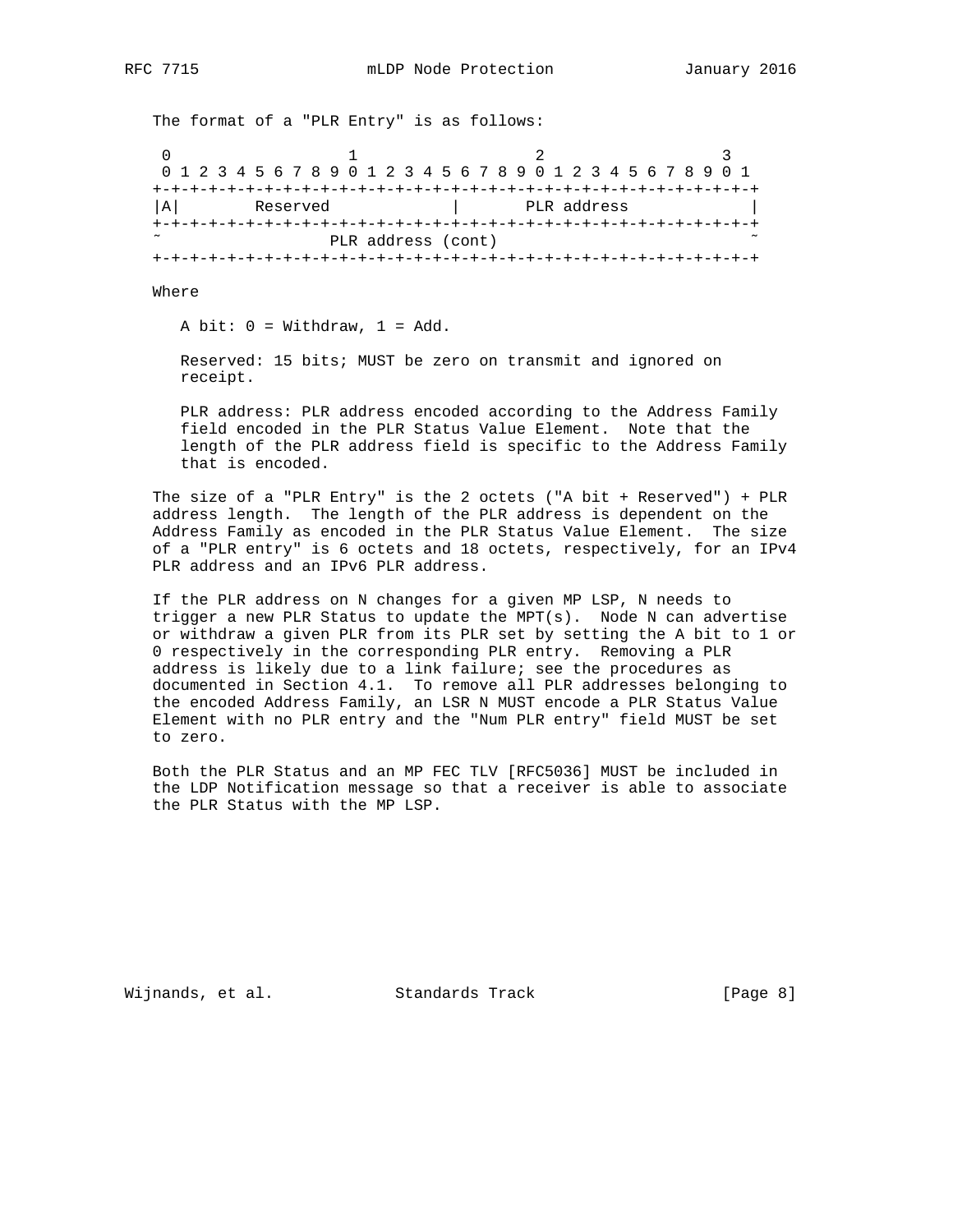#### 3. Using the tLDP Session

 The receipt of a PLR MP Status (with PLR addresses) for an MP LSP on a receiving LSR makes it an MPT for node protection. If not already established, the MPT LSR MUST establish a tLDP session with all of the learned PLR addresses using the procedures as documented in [RFC7060].

 Using Figure 1 as the reference topology, let us assume that both LSR2 and LSR3 are MPTs and have established a tLDP session with the PLR being LSR1. Assume that both LSR2 and LSR3 have a FEC <R, X> with an upstream LSR N and label Ln assigned to FEC towards N. The MPTs will create a secondary upstream LSR for the FEC <R,X> (using the received PLR address) and assign label Lpx to it. The MPTs will do that for each PLR address that was learned for the MP LSP. In this example, the MPTs will have a FEC <R,X> with two local labels associated with it. Label Ln that was assigned to N using the normal mLDP procedures, and Label Lpx that was assigned to PLR (LSR1) for the purpose of node protection. Note, when the protected node is an MP2MP root node, there will be an upstream LSR for each PLR address that was advertised along with a unique Label Lpx.

 The receipt of a FEC Label Mapping alone over the tLDP session from MPT on a PLR conveys the label information but does not convey the node being protected. The information about a protected node is known to the MPT LSR and needs to be communicated to the PLR as well. For this reason, the FEC Label Mapping (FEC <R, X> : Lpx) sent by the MPT over the tLDP session to the PLR MUST include a Status TLV with an MP Status and a new LDP MP Status Value Element called the "Protected Node Status Value Element". This new value element is used to specify the address of the node being protected. The "Protected Node Status Value Element" has the following format:

|                |                  | 0 1 2 3 4 5 6 7 8 9 0 1 2 3 4 5 6 7 8 9 0 1 2 3 4 5 6 7 8 9 0 1 |             |
|----------------|------------------|-----------------------------------------------------------------|-------------|
|                | -+-+-+-+-+-+-+-+ |                                                                 |             |
| Type = $3$     |                  | Length                                                          | Addr Family |
| +-+-+-+-+-+-+- |                  |                                                                 |             |
| Addr Fam cont  | Node address     |                                                                 |             |
|                |                  |                                                                 |             |

Type : Protected Node Status Value Element (Type 3).

 Length: The Length field is an unsigned integer that encodes the length of the Status Value following the Length field. The encoded Length varies based on the Address Family and is 6 octets for Address Family + IPv4 address and 18 octets for Address Family + IPv6 address.

Wijnands, et al. Standards Track [Page 9]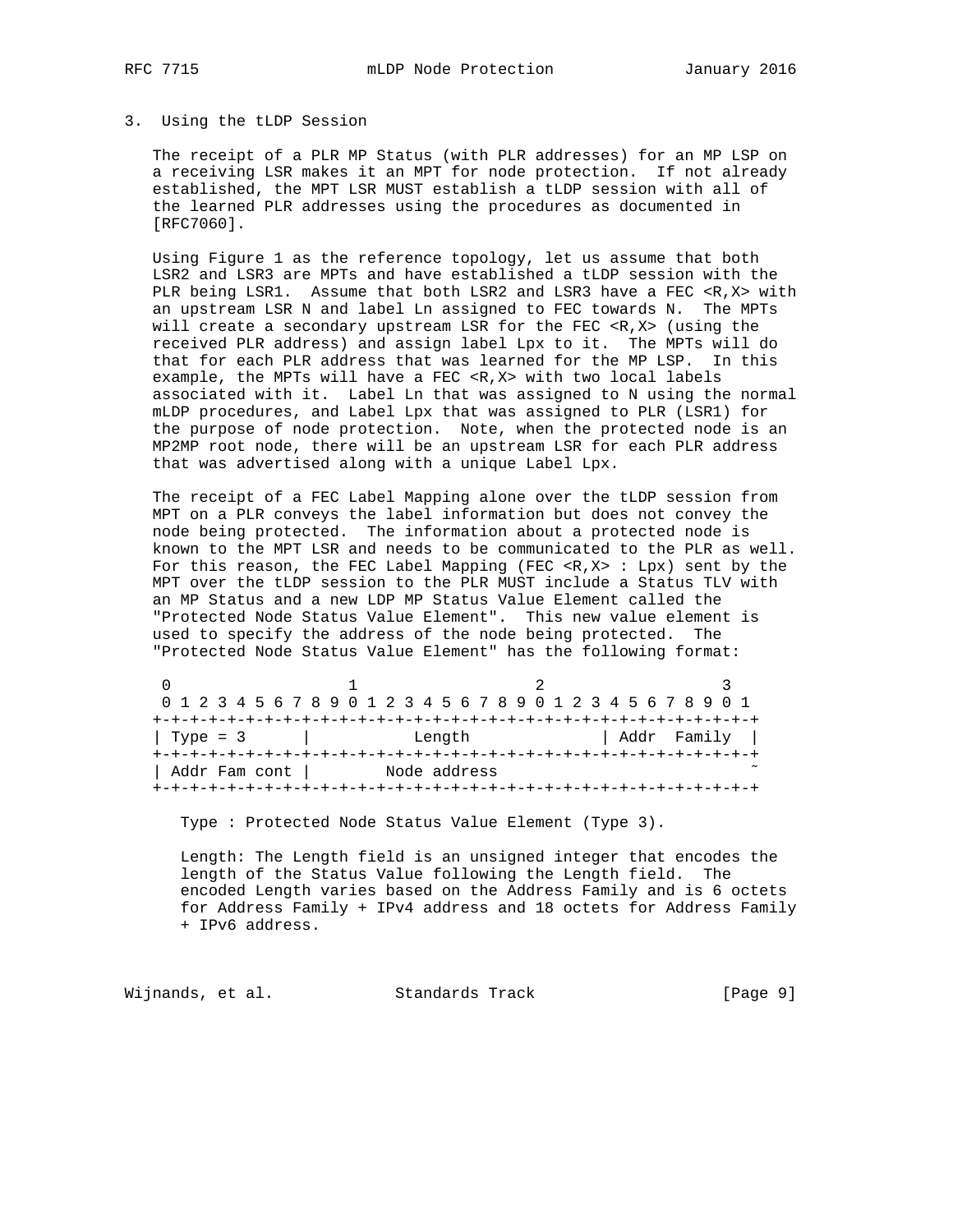Addr Family: Two-octet quantity containing a value from IANA's "Address Family Numbers" registry [AFI] that encodes the address family for the node address.

 Node address: Protected node address encoded according to the Address Family field.

 When a PLR receives a Label Mapping for FEC <R,X> that includes a Protected Node Status, it will only use that label binding once the Node advertised in the Status value becomes unreachable. If the LSP is an MP2MP LSP, the PLR would have assigned a Label Mapping for the upstream MP2MP FEC Element to the MPT ([RFC6388], Section 3) for FEC <R,X>. This label binding on the MPT MUST only be used once node N becomes unreachable.

 The procedures to determine if a node is unreachable is a local decision and not spelled out in this document. Typically, link failure or Bidirectional Forwarding Detection (BFD) can be used to determine and detect node unreachability.

4. Link or Node Failure

Consider the following topology:



 N: The node being protected. M: The backup node to protect link LSR1 - N. ...: Backup LSPs from LSR1 to LSR2 and LSR3.

#### Figure 3

 Assume that LSR1 is the PLR for protected node N and that LSR2 and LSR3 are MPTs for node N. When LSR1 discovers that node N is unreachable, it cannot immediately determine whether it is the link from LSR1 to N or the actual node N that has failed. In Figure 3,

Wijnands, et al. Standards Track [Page 10]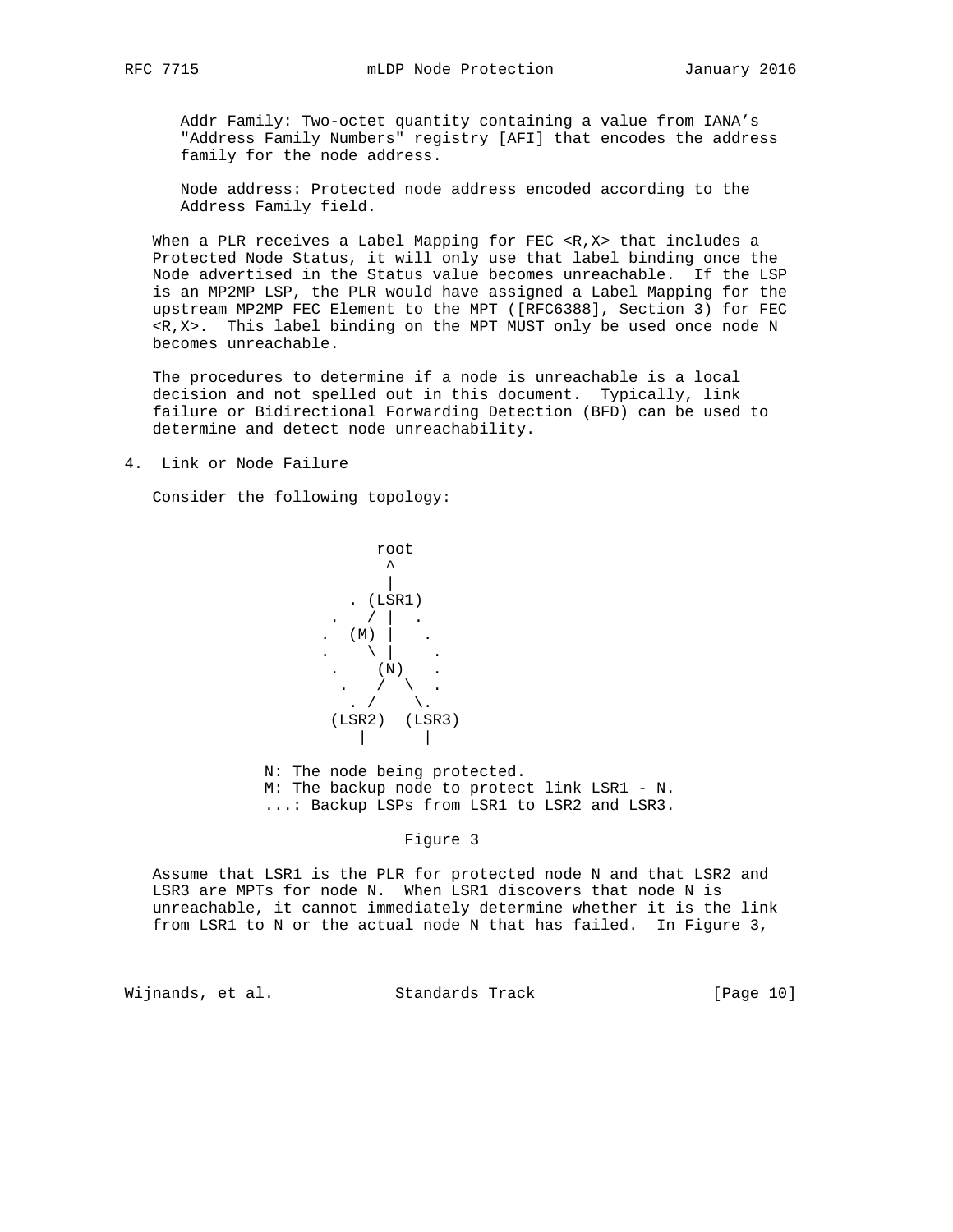the link between LSR1 and N is also protected using Fast Reroute (FRR) [RFC4090] link protection via node M. LSR1 MAY simultaneously invoke both link protection via node M to N using redirection of the traffic and node protection directly to LSR1 and LSR2. If only the link failed, LSR2 and LSR3 will receive the packets twice due to the two protection mechanisms. To prevent duplicate packets being forwarded to the receivers on the tree, LSR2 and LSR3 need to determine from which upstream node they should accept the packets. This can be either from the primary upstream LSR N or from the secondary upstream LSR1, but never both at the same time. The selection between the primary upstream LSR or (one or more) secondary upstream LSRs (on LSR2 and LSR3) is based on the reachability of the protected node N. As long as N is reachable from an MPT, the MPT should accept and forward the MPLS packets from N. Once N becomes unreachable, the LSPs from secondary upstream PLR LSRs (LSR1 in our example) are activated. Note that detecting if N is unreachable is a local decision and not spelled out in this document.

 Typically, link failure or BFD can be used to determine and detect node unreachability.

4.1. Reconvergence after Node or Link Failure

Consider the following topology:

 root ^ \_ | /. (LSR1)  $/$ .  $/$ .  $|$  .  $/$ .  $(M)$ .  $\vert$  .  $\setminus$  $(P)$ . \. | .\  $\setminus$ .  $(N)$  .(Q)  $\lambda$ . /  $\lambda$  ./  $\lambda$ . /  $\lambda$ ./  $(LSR2)$   $(LSR3)$ | |

> N: The node being protected. M: The backup node to protect link 'LSR1 - N'. P and Q: The nodes on the new primary path after failure of node N. ...: P2P backup LSPs.

> > Figure 4

Wijnands, et al. Standards Track [Page 11]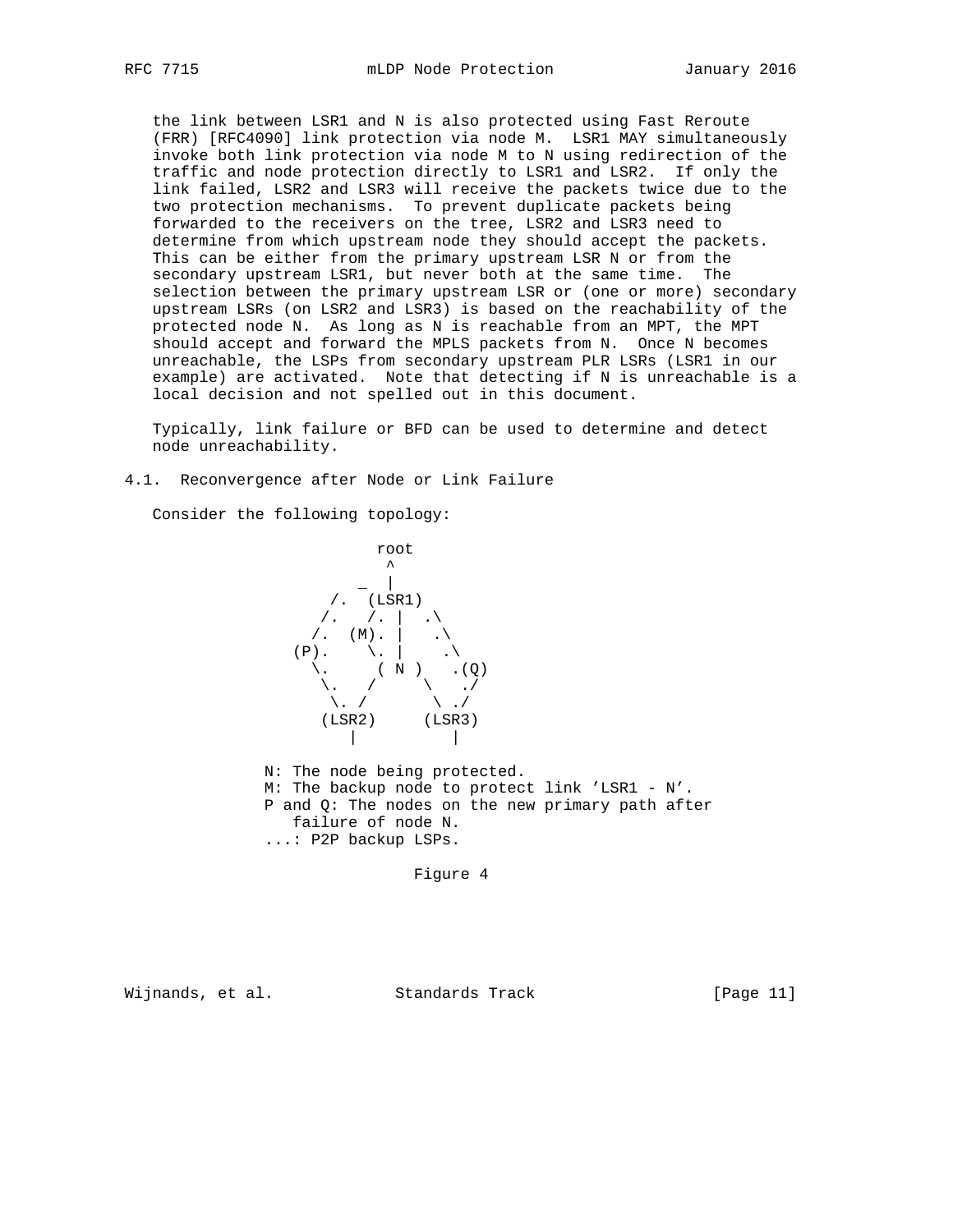Assume that LSR1 has detected that node N is unreachable and invoked both the link protection and node protection procedures as described in this example. LSR1 is acting as PLR and sending traffic over both the backup P2P LSP to node N (via M) and the P2P LSPs directly to LSR2 and LSR3, acting as MPT LSRs. The sequence of events is dependent on whether the link from LSR1 to N has failed or node N itself has failed. The nodes downstream from the protected node (and participating in node protection) MUST have the capability to determine that the protected node has become unreachable. Otherwise, the procedures below cannot be applied.

# 4.1.1. Node Failure

 If node N failed, both LSR2 and LSR3 will have changed the primary upstream LSR to the secondary upstream LSR (LSR1) due to node N being unreachable. With that, the label bindings previously assigned to LSR1 will be activated on the MPTs (LSR2 and LSR3) and the label binding to N will be disabled. Traffic is now switched over to the label bindings that were installed for node protection.

# 4.1.2. Link Failure

 If the link 'LSR1 - N' has failed, both LSR2 and LSR3 will not change the primary upstream LSR because node N is still reachable. LSR2 and LSR3 will receive traffic over two different bindings, the primary label binding assigned to node N (due to link protection via node M) as well as over the binding assigned to LSR1 for the node protection. Since the secondary upstream LSRs have not been activated, the traffic received due to node protection will be dropped. Node N will reconverge and update LSR2 and LSR3 (Section 2.3) with the information that the PLR address (LSR1) is no longer applicable and must be removed. In response, LSR2 and LSR3 MUST send a Label Withdraw to LSR1 to withdraw the label binding. This will stop the traffic being forwarded over the backup P2P LSPs for node protection. LSR1 will respond back with a Label Release as soon as the binding has been removed.

#### 4.1.3. Switching to New Primary Path

 The network will eventually reconverge and a new best path to the root will be found by LSR2 and LSR3. LSR2 will find that P is its new primary upstream LSR to reach the root and LSR3 will find Q. Note that although the current active upstream LSR can either be node N or LSR1 (depending on link or node failure), it does not matter for the following procedures. Both LSR2 and LSR3 SHOULD use the Make- Before-Break (MBB) procedures as described in Section 8 of [RFC6388] to switch to the new primary upstream node. As soon as the new primary upstream LSRs P and Q are activated, a Label Withdraw message

Wijnands, et al. Standards Track [Page 12]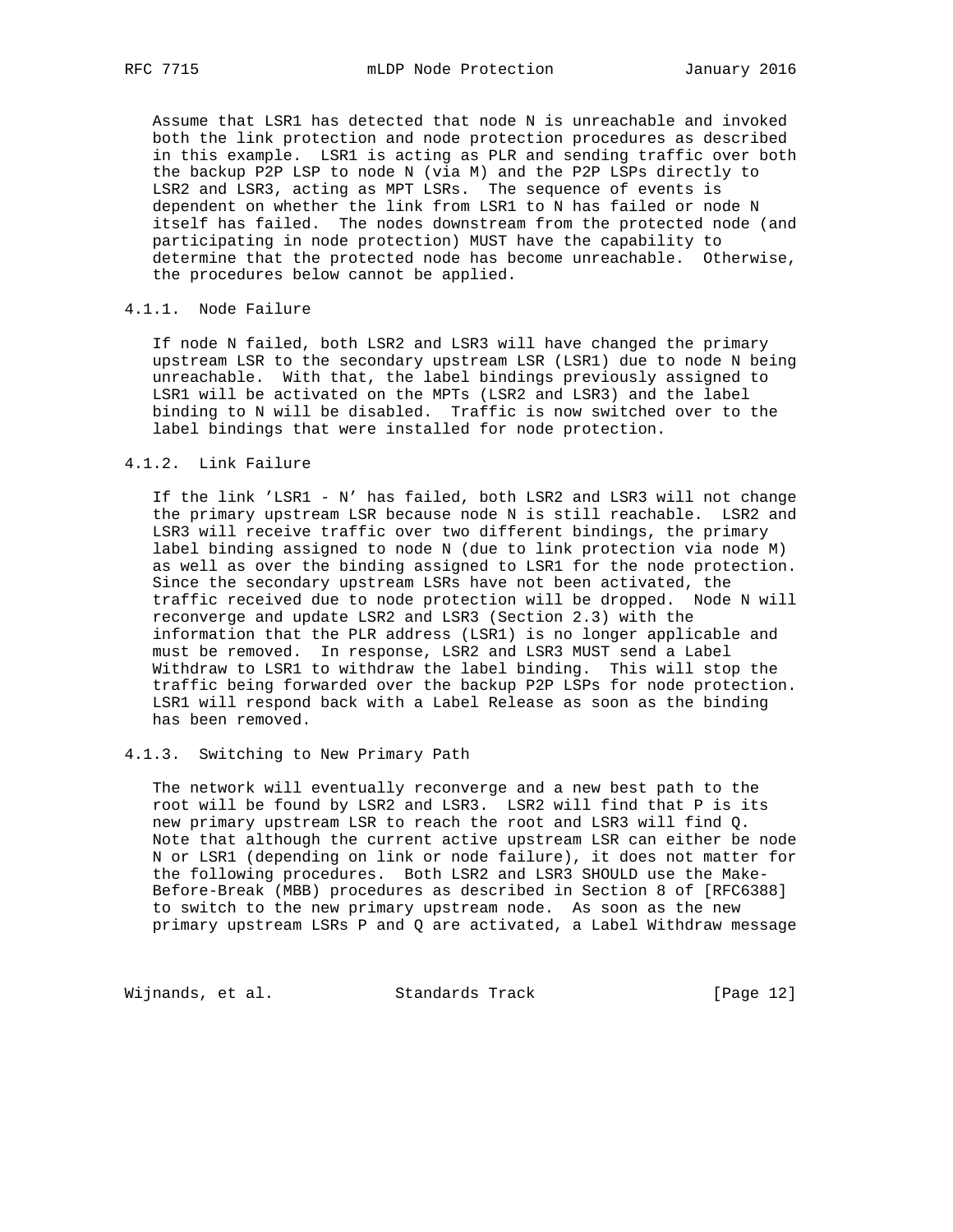MUST be sent to the old upstream LSR. Note that an upstream LSR switchover from a tLDP neighbor to a directly connected LDP neighbor is no different compared to switching between two directly connected neighbors. After the Label Withdraw message has been received by LSR1 or node N, forwarding will stop and a Label Release will be sent.

 When it is determined that after reconvergence there is no more interest in the tLDP session between the MPT and the PLR, the tLDP session MAY be taken down. It is possible that having no more interest in the tLDP session is temporarily due to link flapping. In order to avoid the tLDP session from flapping, it is RECOMMENDED to apply a delay before tearing down the session. Determining the delay is a local implementation matter. If the operator is not concerned with the tLDP session flapping and/or other procedures are in place to avoid this altogether, there is no need to apply the delay.

5. mLDP Capabilities for Node Protection

 In order to describe the capabilities of the participating LSRs, this document is organizing it per role in the network, i.e., Point of Local Repair (PLR), Merge Point (MPT), and protected node (as depicted in Figure 1).

5.1. PLR Capability

A PLR node should handle the following conditions:

- 1. Accept an incoming tLDP session from the MPT LSR.
- 2. Support the receipt of a "Protected Node Status Value Element" status in an MP Status TLV over tLDP session.
- 3. Upon node failure detection, capable of switching traffic towards one or more MPT(s) over a P2P LSP (bypassing N) using the labels previously advertised for MP LSPs over the tLDP session.

 An LSR capable of performing these actions will advertise itself as PLR capable in the Node Protection Capability (see Section 5.4). This is a unidirectional capability announced from PLR to the protected LSR.

Wijnands, et al. Standards Track [Page 13]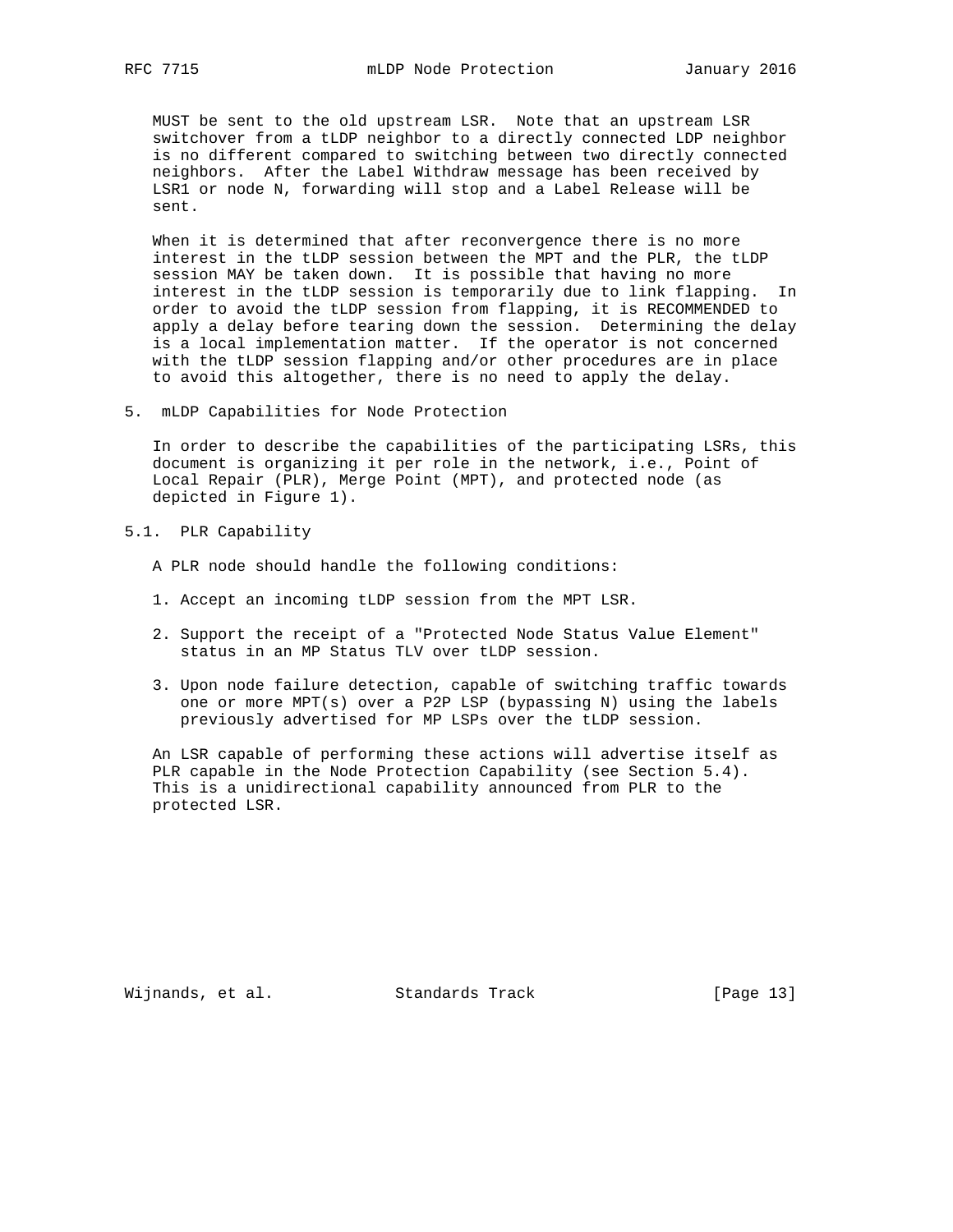# 5.2. MPT Capability

An MPT node should handle the following conditions;

- 1. Support the receipt of "PLR Status Value Element" in an MP Status TLV from a protected node N.
- 2. Support to transmit "Protected Node Status Value Element" in an MP Status TLV to a PLR.

 An LSR capable of performing these actions will advertise itself as MPT capable in the Node Protection Capability (see Section 5.4). This is a unidirectional capability from MPT to the protected LSR.

5.3. The Protected LSR

A protected node should handle the following conditions:

- 1. Determine the PLR and MPT capability for directly connected upstream and downstream LSRs for a given MP FEC.
- 2. Support transmitting of "PLR Status Value Element" in an MP Status TLV to one or more downstream MPT LSRs.

 The protected LSR does not advertise any capability for mLDP Node Protection because it does not need to receive any of the defined MP Status values as described above. However, the protected node does play an important role in the signaling and setup of the node protection. For a given FEC, the protected node can only send PLR information to a downstream LSR if the PLR has signaled the PLR capability and the downstream LSR has signaled the MPT capability. When the downstream LSR (acting as MPT) receives the PLR Status, it can implicitly infer that the advertised LSR(s) are PLR capable. The MPT LSR can now proceed with setting up a tLDP session with the PLR(s) and MP LSP node protection signaling.

Wijnands, et al. Standards Track [Page 14]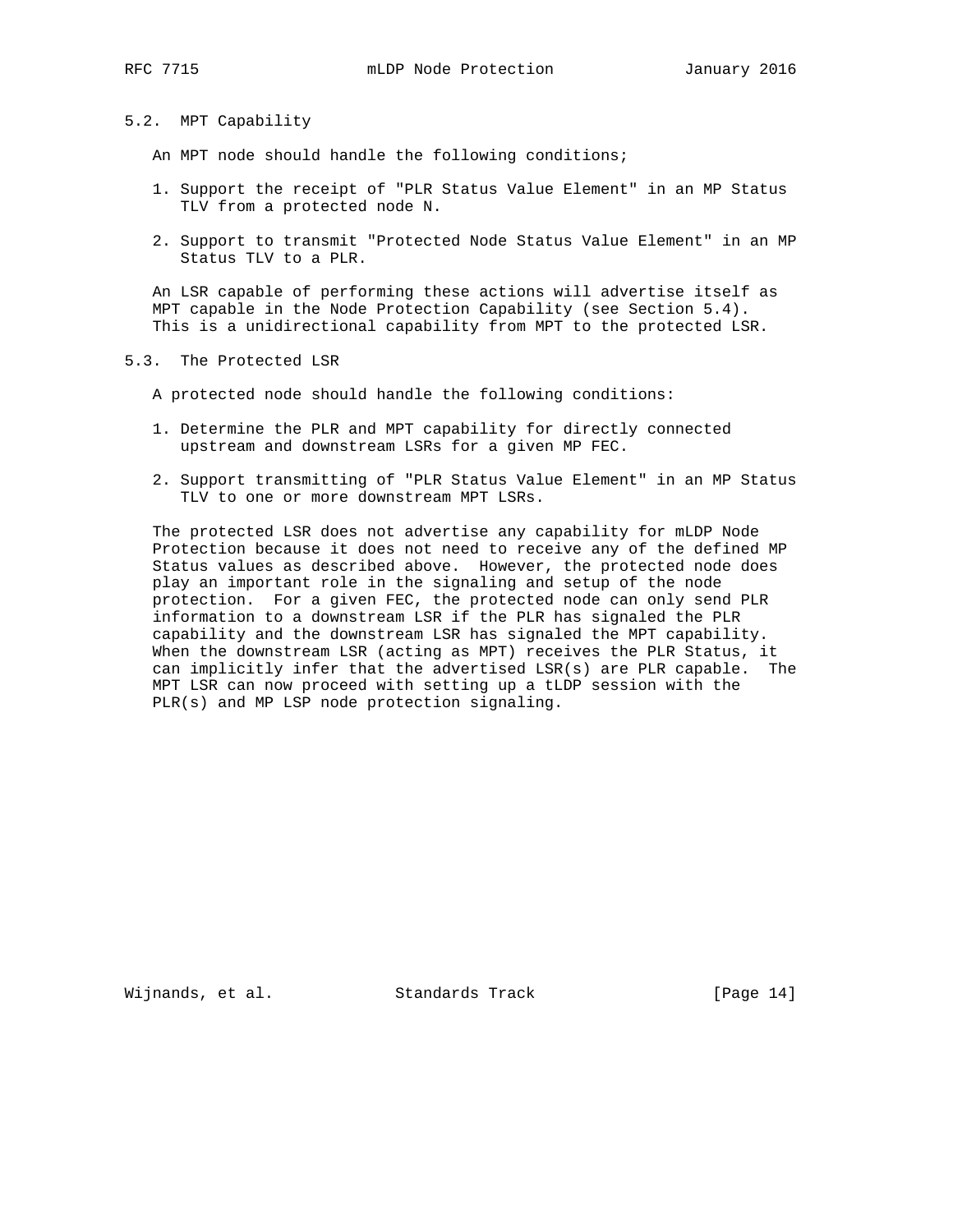# 5.4. The Node Protection Capability

 We define a single capability "MP Node Protection Capability" to announce the PLR and MPT capability.

The format of the capability parameter TLV is as follows:

0  $1$  2 3 0 1 2 3 4 5 6 7 8 9 0 1 2 3 4 5 6 7 8 9 0 1 2 3 4 5 6 7 8 9 0 1 +-+-+-+-+-+-+-+-+-+-+-+-+-+-+-+-+-+-+-+-+-+-+-+-+-+-+-+-+-+-+-+-+  $|U|F|$  Type = 0x0972  $|$  Length = 2 +-+-+-+-+-+-+-+-+-+-+-+-+-+-+-+-+-+-+-+-+-+-+-+-+-+-+-+-+-+-+-+-+ |S| Reserved |P|M| Reserved | +-+-+-+-+-+-+-+-+-+-+-+-+-+-+-+-+

Where

U/F bits: MUST be set to 1 and 0, respectively (as per [RFC5561]).

Type: MP Node Protection Capability (Type = 0x0972).

Length: Unsigned integer; MUST be set to 2.

 S bit: Set to 1 to announce and 0 to withdraw the capability (as per [RFC5561]).

 P bit: Set to 1 to indicate the PLR is capable of MP LSP node protection.

 M bit: Set to 1 to indicate the MPT is capable of MP LSP node protection.

Reserved: MUST be zero on transmit and ignored on receipt.

 The above capability can be sent in an LDP Initialization message to announce capability at the session establishment time, or it can be sent in an LDP Capability message to dynamically update (announce or withdraw) its capability towards its peer using procedures specified in [RFC5561].

 An LSR that supports the PLR functionality LSR MAY send this capability to its downstream MP peers with P bit set; whereas, an LSR that supports the MPT functionality MAY send this capability to its upstream peer with M bit set. Moreover, an LSR that supports both the PLR and MPT functionality MAY sent this capability to its peers with both P and M bit set.

Wijnands, et al. Standards Track [Page 15]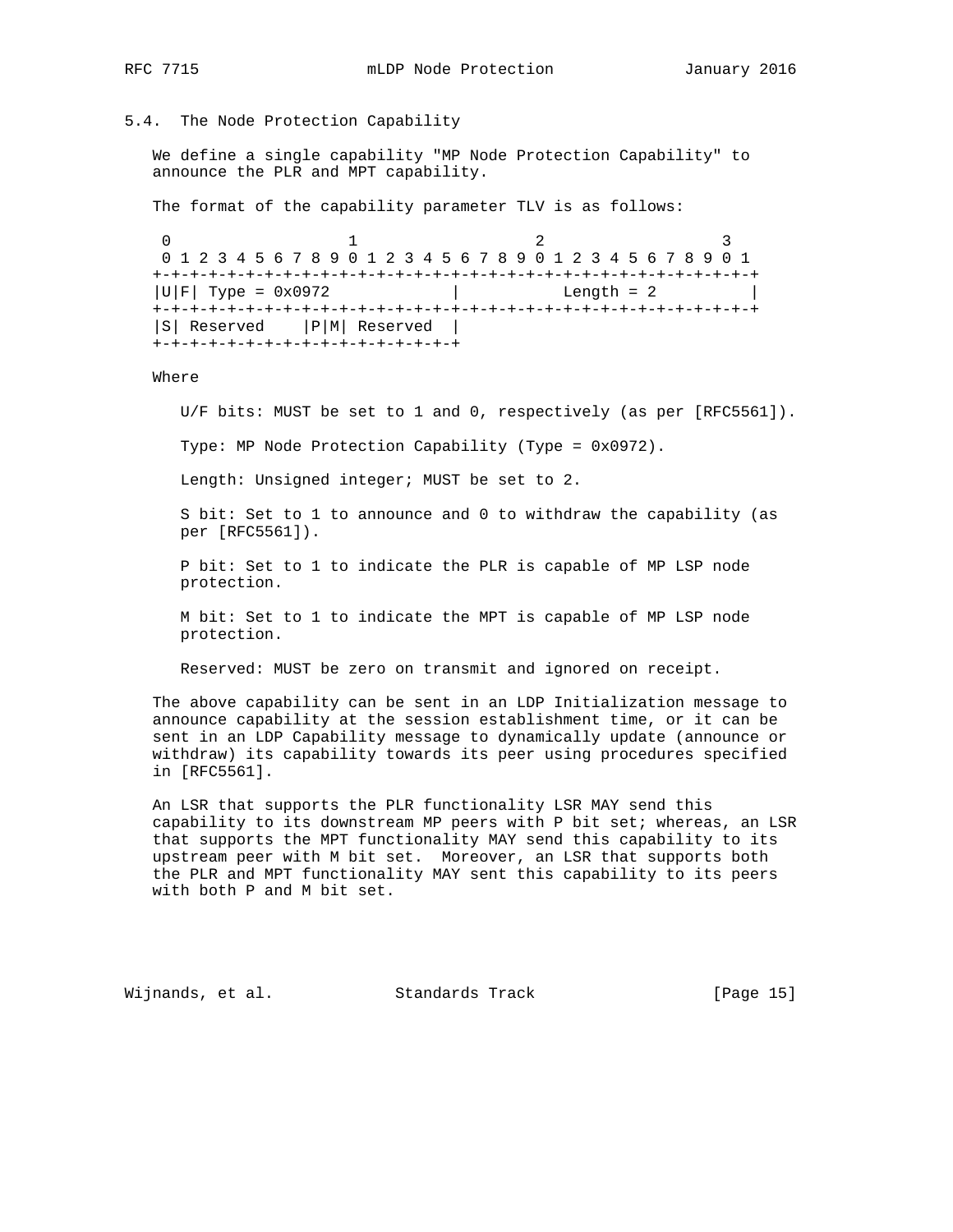#### 6. Security Considerations

 The procedures in this document add two new TLVs to existing LDP messages. Those TLVs can be protected by the mechanisms that are used to protect LDP messages as described in [RFC6388] and [RFC5920]. If it were possible to attack the mechanisms described in this document, an LSR (a PLR or a MPT) could be induced to support a large number of tLDP sessions and set up an even larger number of LSPs. The security mechanisms described in [RFC6388] and [RFC5920] are believed to be adequate, but an implementation could provide additional protection by counting such protection sessions and LSPs and producing a log message to the operator if a threshold is crossed.

# 7. IANA Considerations

 IANA has allocated the following two new code points from the "LDP MP Status Value Element type" registry within the "Label Distribution Protocol (LDP) Parameters" registry.

| Value   Name |                                         | Reference |
|--------------|-----------------------------------------|-----------|
|              | 2   PLR Status Value Element            | this doc  |
|              | 3   Protected Node Status Value Element | this doc  |

 IANA has assigned the following new code point for a new Capability Parameter TLV. The code point has been assigned from the IETF Consensus range of the "TLV Type Name Space" registry within the "Label Distribution Protocol (LDP) Parameters" registry.

| Value   Description                               | Reference   Notes/Reg Date |
|---------------------------------------------------|----------------------------|
| 0x0972   MP Node Protection Capability   this doc |                            |

Wijnands, et al. Standards Track [Page 16]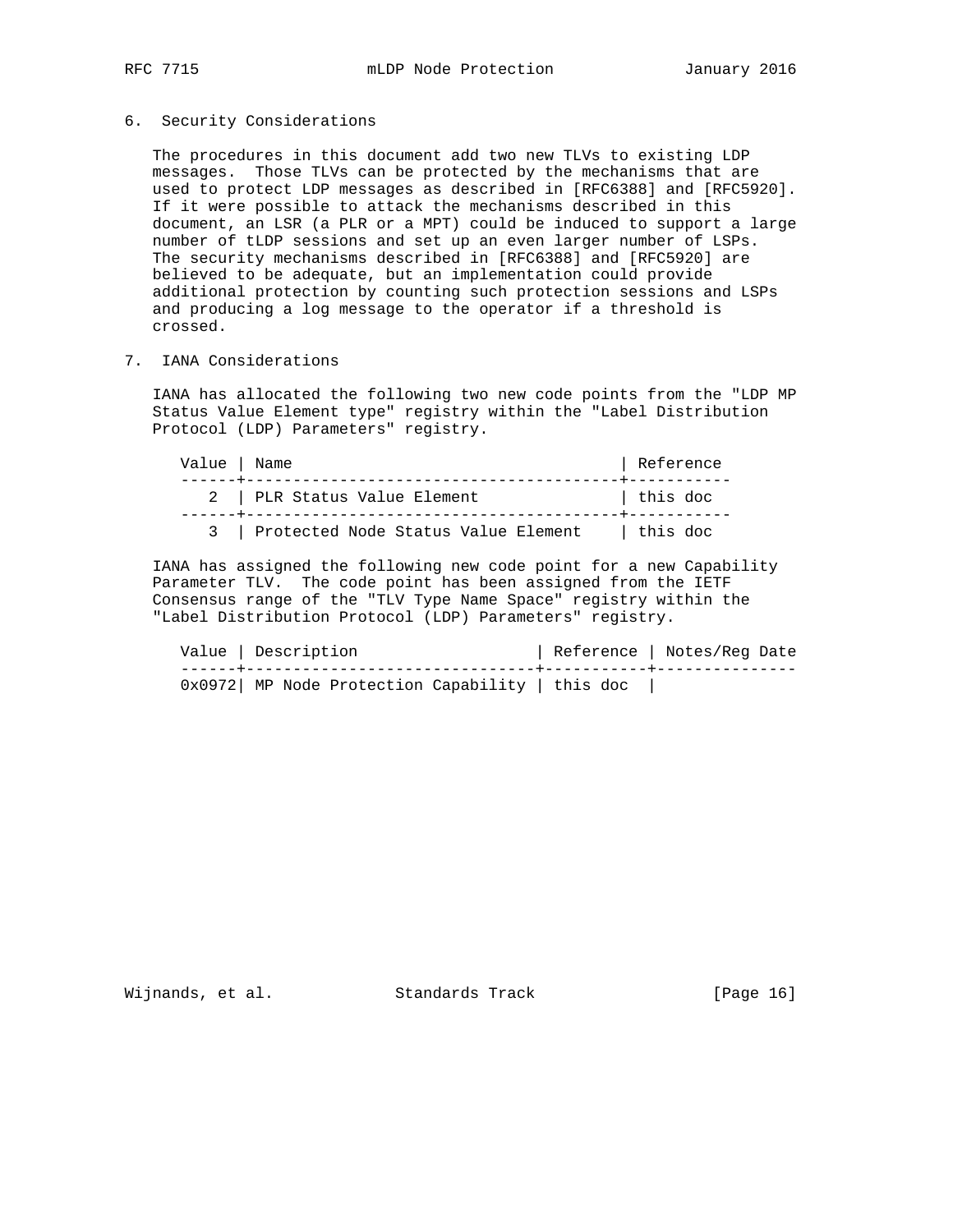# 8. References

- 8.1. Normative References
	- [RFC2119] Bradner, S., "Key words for use in RFCs to Indicate Requirement Levels", BCP 14, RFC 2119, DOI 10.17487/RFC2119, March 1997, <http://www.rfc-editor.org/info/rfc2119>.
	- [RFC5036] Andersson, L., Ed., Minei, I., Ed., and B. Thomas, Ed., "LDP Specification", RFC 5036, DOI 10.17487/RFC5036, October 2007, <http://www.rfc-editor.org/info/rfc5036>.
	- [RFC6388] Wijnands, IJ., Ed., Minei, I., Ed., Kompella, K., and B. Thomas, "Label Distribution Protocol Extensions for Point to-Multipoint and Multipoint-to-Multipoint Label Switched Paths", RFC 6388, DOI 10.17487/RFC6388, November 2011, <http://www.rfc-editor.org/info/rfc6388>.
	- [RFC5561] Thomas, B., Raza, K., Aggarwal, S., Aggarwal, R., and JL. Le Roux, "LDP Capabilities", RFC 5561, DOI 10.17487/RFC5561, July 2009, <http://www.rfc-editor.org/info/rfc5561>.
	- [RFC7060] Napierala, M., Rosen, E., and IJ. Wijnands, "Using LDP Multipoint Extensions on Targeted LDP Sessions", RFC 7060, DOI 10.17487/RFC7060, November 2013, <http://www.rfc editor.org/info/rfc7060>.
	- [AFI] IANA, "Address Family Numbers", <http://www.iana.org/assignments/address-family-numbers>.
- 8.2. Informative References
	- [RFC4090] Pan, P., Ed., Swallow, G., Ed., and A. Atlas, Ed., "Fast Reroute Extensions to RSVP-TE for LSP Tunnels", RFC 4090, DOI 10.17487/RFC4090, May 2005, <http://www.rfc-editor.org/info/rfc4090>.
	- [RFC5286] Atlas, A., Ed., and A. Zinin, Ed., "Basic Specification for IP Fast Reroute: Loop-Free Alternates", RFC 5286, DOI 10.17487/RFC5286, September 2008, <http://www.rfc-editor.org/info/rfc5286>.

Wijnands, et al. Standards Track [Page 17]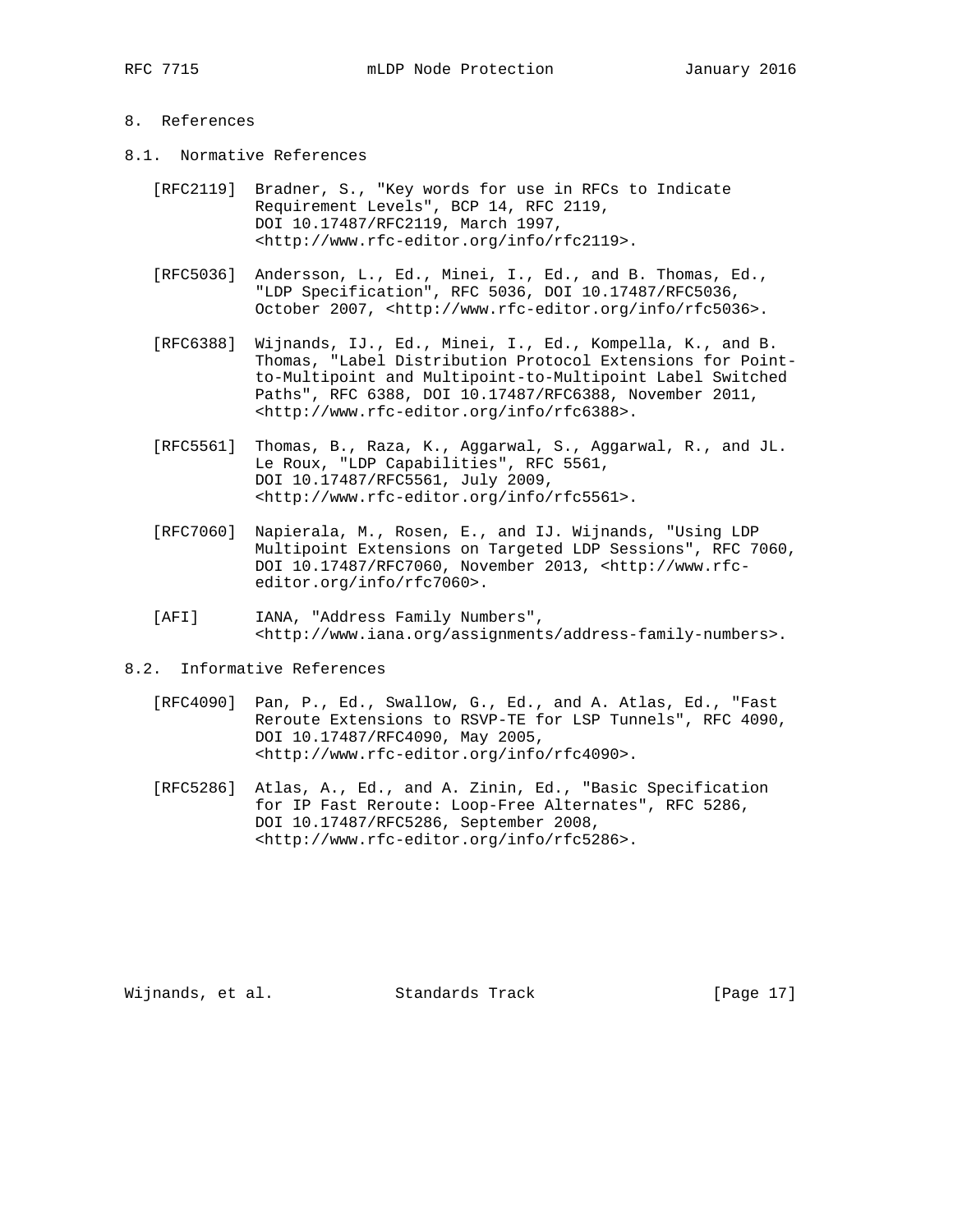- [RFC5420] Farrel, A., Ed., Papadimitriou, D., Vasseur, JP., and A. Ayyangarps, "Encoding of Attributes for MPLS LSP Establishment Using Resource Reservation Protocol Traffic Engineering (RSVP-TE)", RFC 5420, DOI 10.17487/RFC5420, February 2009, <http://www.rfc-editor.org/info/rfc5420>.
- [RFC5920] Fang, L., Ed., "Security Framework for MPLS and GMPLS Networks", RFC 5920, DOI 10.17487/RFC5920, July 2010, <http://www.rfc-editor.org/info/rfc5920>.

### Acknowledgments

 The authors thank Nagendra Kumar, Duan Hong, Martin Vigoureux, Kenji Fujihira, Loa Andersson, and Ben Campbell for their comments on this document. Also, many thanks to Elwyn Davies and Adrian Farrel for the detailed review and contribution to this document.

Contributors

The following individual contributed to this document:

 Eric Rosen Juniper Networks, Inc. 10 Technology Park Drive Westford, MA 01886 United States Email: erosen@juniper.net

Wijnands, et al. Standards Track [Page 18]